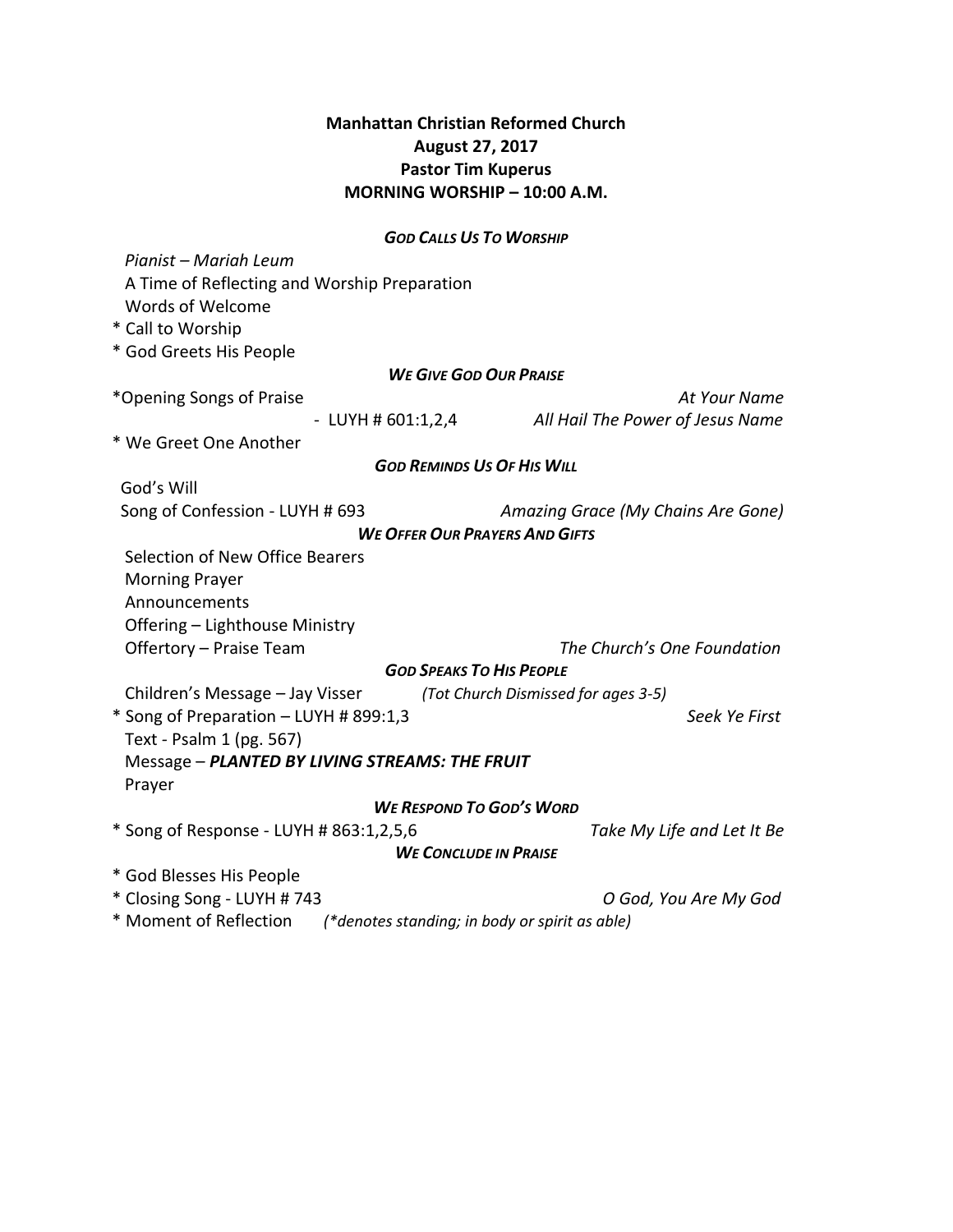## **Manhattan Christian Reformed Church August 27, 2017 Pastor Tim Kuperus**

#### **EVENING WORSHIP - 6:00 P.M.**

 *Pianist – Deb Flikkema* A Time of Reflecting and Worship Preparation *GOD CALLS US TO WORSHIP* Words of Welcome \* Call to Worship – Psalm 1 \* God Greets His People \* We Greet One Another *WE GIVE GOD OUR PRAISE* \* Opening Song – BPH # 1-5 *That Man Is Blest* Apostles Creed \* Song of Praise – LUYH # 594 *The Ends Of All The Earth Shall Hear WE OFFER OUR PRAYERS AND GIFTS* Prayer Requests Evening Prayer Offertory/Offering – Lighthouse Ministry *GOD SPEAKS TO HIS PEOPLE* \* Song of Preparation – LUYH # 745:1,2 *Dwell In Me O Blessed Spirit* Text – 1 John 3:11-24 (pg. 1280) Message – *NEW TESTAMENT 3:16's* Prayer *WE RESPOND TO GOD'S WORD* \* Song of Application – LUYH # 426:1,2,4 *My Faith Looks Up To Thee WE CONCLUDE IN PRAISE* \* God Blesses His People \* Closing Song – LUYH # 516 *Bless The Lord, O My Soul (\* denotes standing; in body or spirit as able) ~ Check out our audio sermons on the church's website @ manhattancrc.org ~*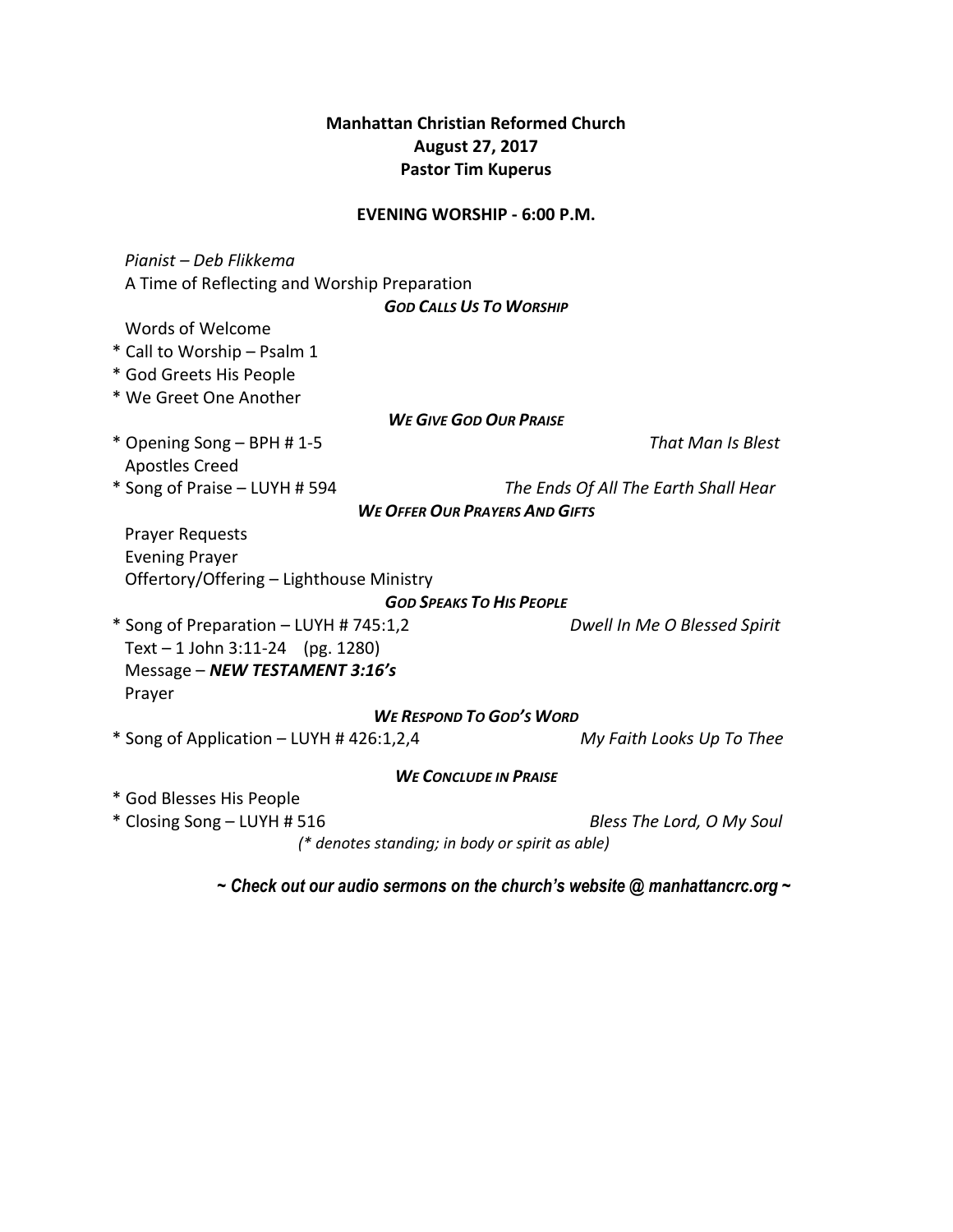## **ASSISTING WITH WORSHIP AND FELLOWSHIP**

OFFERING TODAY: Lighthouse Ministries NEXT WEEK: Manhattan Christian School 2nd: Christian Education Fund GREETERS TODAY: Glen & Beth Kamerman, Mike & Angela Kamp GREETERS NEXT WEEK: Brett & Kendra Heidema, Brad & Renee Kamerman NURSERY TODAY: **AM** *Infants:* Michelle Leum, Sally Triemstra  *Toddlers:* Dorothy Heidema, Leesha Visser, Rachel Bos, Christian Triemstra **PM** Cassidy Visser NURSERY NEXT WEEK: **AM** *Infants:* Ann Visser, Lorna Wyatt *Toddlers:* Sheila Heidema, Amy Braaksma, Emma Burley, Sam Buckner **PM** No Nursery Provided USHERS TODAY: Darrel Flikkema, Sean Wyatt NEXT WEEK: Mike Kamp, Wally Sales COFFEE SERVERS TODAY: Will & Ruth Van Dyken, Kevin & Lisa Vanderby NEXT WEEK: Todd & Leah Brouwer, Al & Joan Bos COOKIE VOLUNTEERS NEXT WEEK (4 dz.): Nate D., Sally D., Callie D. LIBRARY WORKERS TODAY: Jill B., Rose B. NEXT WEEK: Rose B., Erika V.D.

# **CALENDAR FOR THE WEEK**

Today: 10:00 AM – Morning Worship Service Tot Church – Dismissed During the Morning Worship Service 6:00 PM - Evening Outdoor Worship Service Monday: 7:00 PM - EET Meeting

### **ANNOUNCEMENTS**

**WELCOME** to Manhattan Christian Reformed Church. We're glad you've joined us!

**THE OFFERING TODAY** is for Lighthouse Ministries. This ministry provides both emotional and spiritual help to those who have gone through an abortion or sexual abuse.

*FELLOWSHIP* – Please join us in the park on the west side of the church after the morning service for cookies, punch or coffee, and a time to get to know each other! (weather permitting) There is also a table set up in the Fellowship Hall for those who prefer to sit.

 *COUNCIL SELECTION* – This morning we will select by lot the men who will serve our church as council members for the next 3 years. We will select 4 elders and 3 deacons:

 **Elders:** George Den Hartigh, David Douglas, Glen Kamerman, Sid Kamps, Charlie Kimm, Bob Ungersma, Tim Van Dam, Don Visser, Les Visser

 **Deacons:** Jon Chausse', Zach Dawe, Mel Dyk, Nate Dyk, Mike Kamp, Kevin Vanderby, Jon VanDer Laan, Daniel Van Kley

Give thanks for many men who are willing to do this work and to answer God if he calls on them to serve in this capacity.

*OUTDOOR SERVICE* – Weather permitting, our service this evening will be held outdoors. You are welcome to bring your own chairs along.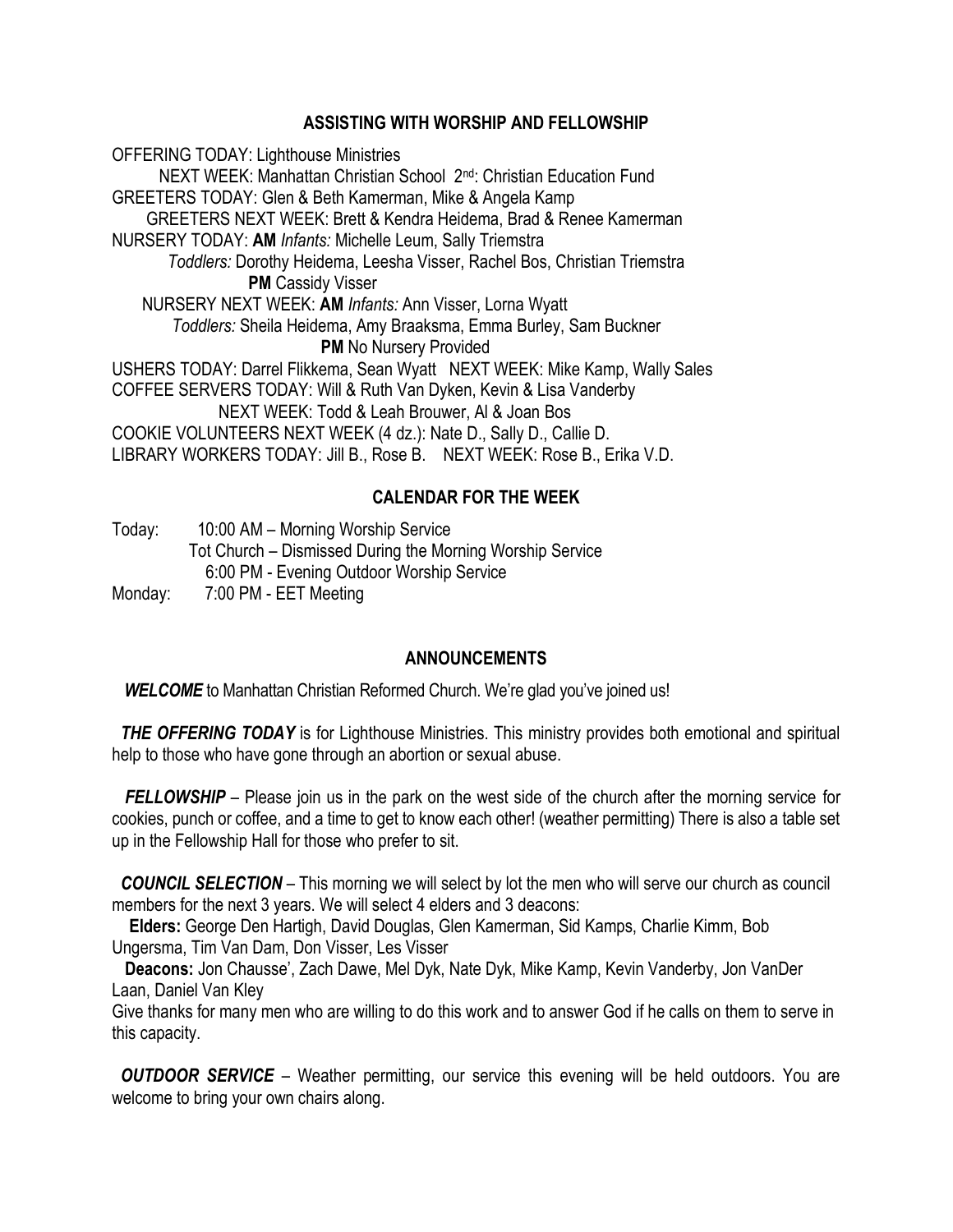*WELCOME* - The membership of Wes Wierda has been received and we welcome him into the family of God at Manhattan Christian Reformed Church! We pray for God's mutual blessing as we grow together in faith and knowledge of our Lord and Savior.

**PASTOR VISITS** – As a way to get to know the individuals in our congregation, Pastor Tim would like to meet with as many people as possible in your homes when he first arrives. Look for sign-up sheets placed in the Fellowship Hall.

*EET MEETING* is scheduled for Monday, August 28, at 7:00 p.m.

 *EDUCATION COMMITTEE* is seeking a new Sunday School Superintendent (or two who would like to job share). Please call Roz or Vonnie for more information.

**PASTOR TIM KUPERUS** is looking for some shop space to do some woodworking. He has several power tools and enjoys woodworking as a pastime. If you have, or know of some space, please contact Pastor Tim for more details. Thank-You.

*OFFERING SCHEDULE* for the month of September – 09/03/17 – Manhattan Christian School 2nd: Christian Education Fund 09/10/17 – Resonate Global Mission (Formerly World Missions & Home Missions) 09/17/17 – Special Missions 09/24/17 – Warming Center

**BELLTOWER** - The deadline for the next Belltower is Tuesday, August 29. If you have anything for our newsletter, please submit it to the church office or to Eileen. Thank you.

 *CHRISTIAN EDUCATION FUND UPDATE* – As of this past Friday, we need to collect **\$17,500** for this last years' (2016-2017) school year. Please prayerfully consider how you may be able to give to the Christian Education Fund. Thank you for your generous giving!

*CHRISTIAN EDUCATION FUND* – As we look ahead to the 2017-2018 school year we would like to encourage you to fill in a pledge card for the 2017-2018 school year. We have received information sheets and pledge cards from the parents of our MCS students and are now asking you as our church community to come along side by filling out a pledge card as well. The amount that we need to pledge for the 2017-2018 school year is **\$352,000.** We have received pledges so far in the amount of **\$308,815**. We do need to have our pledges in by the end of August (that's this week Thursday) for the Christian Education Fund to continue for next year. We would like each of MCRC's covenant children to have an opportunity for Christian day school education. Information sheets and pledge cards are in your mailboxes. Extra pledge cards are by the pledge boxes. Please prayerfully consider how you may be able to help support this ministry! You may place your pledge cards in the boxes in the back of church or by the fellowship hall, the church office, or the offering plate. Thank you for your support of our Christian Education Fund!

**TOT CHURCH** will not be meeting on September 3 and 10 to reorganize for the new year. We will resume September 17.